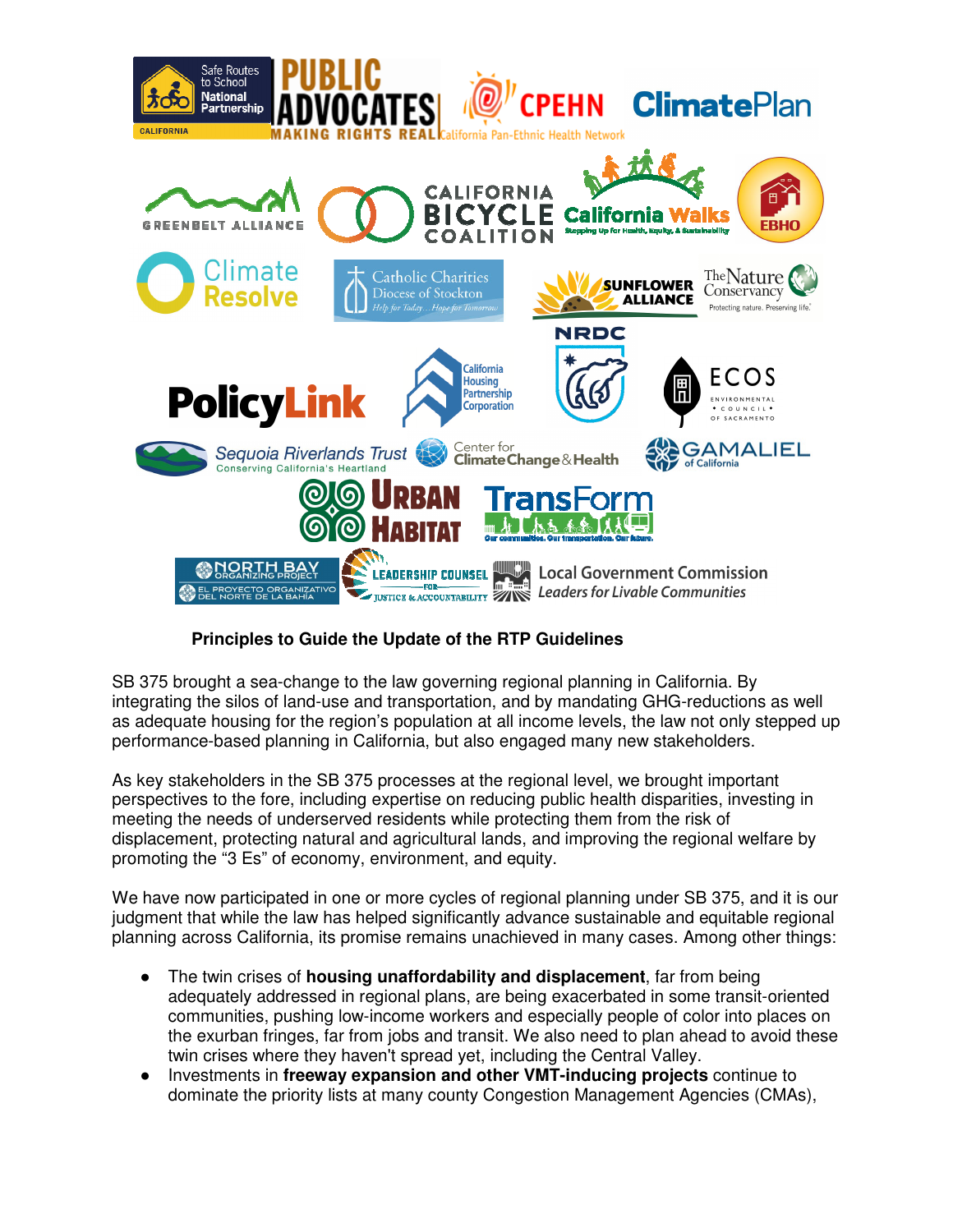and are not only "baked into" the RTPs, but sometimes front-loaded, at the expense of **deteriorating service levels and unaffordable fares on our transit systems** and of **active transportation investments**.

- **Sprawl development projects** that are inconsistent with adopted RTPs are moving forward in many regions of the state, threatening our natural and agricultural lands, increasing commutes and transportation-related pollution, and inhibiting the ability of existing communities to provide sustainable transportation choices.
- And purported reductions in VMT and GHG emissions are difficult to credit when in some instances they appear to result more from **manipulation in computer modeling** than from **actual VMT-reducing policies and investments**.

As most of the state's major regions have completed, or are well on the way to adopting, their second RTP/SCS under SB 375, it is time to take a hard look at these crises, and the policies and practices that undergird them.

## **To truly realize the promise of SB 375, this very timely update of the RTP Guidelines should emphasize the following principles:**

- 1. A More Inclusive Process: The Guidelines should ensure that the RTP/SCS process is inclusive of all communities in the region, especially residents of vulnerable and rural communities, with meaningful community engagement in the development of goals, priorities and scenarios and in the choice among a meaningful range of alternatives.
- 2. A Focus on Policies and Investments that Achieve the Twin Mandates of the Law: The Guidelines should provide a clear, strong framework for implementing SB 375, and ensuring that we meet our greenhouse gas and affordable housing mandates. They should, in particular, promote the kinds of transformative land use policies and transportation investments that are necessary to achieve those mandates.
- 3. Transparency: The Guidelines should ensure that the regional investments and policies that are expected to achieve the mandates of SB 375 are specified clearly and transparently, and are front-loaded in the early years of the plan. Where actions are assumed to be taken by others, the basis for that assumption should be made clear.
- 4. Social and Racial Justice: The Guidelines should ensure that regional planning fairly and timely meets the needs of low-income and minority communities and populations, while reducing – not worsening – patterns of regional segregation and the risk of displacement. The Guidelines should promote regional coordination in local planning to "affirmatively further fair housing" opportunities.
- 5. Public Health Co-Benefits: The Guidelines should ensure that regional planning identifies and addresses the direct health impacts (e.g., air pollution, physical activity, pedestrian fatalities) as well indirect health impacts (e.g., social cohesion, access to jobs, household expenses) of land use and transportation decisions, and in particular reduces the health disparities that burden low-income communities and people of color. The Guidelines should cross-reference best practices that promote health and equity as included in the Appendix
- 6. Natural Resource Conservation: The Guidelines should curtail sprawl development and ensure that the true costs to agriculture, habitat, and ecosystem services such as carbon sequestration, groundwater recharge, and flood abatement are accounted for in regional land use planning. MPOs should facilitate regionally-coordinated natural resource inventories and conservation strategies that guide local land use decision making for the betterment of urban, rural, and natural communities alike.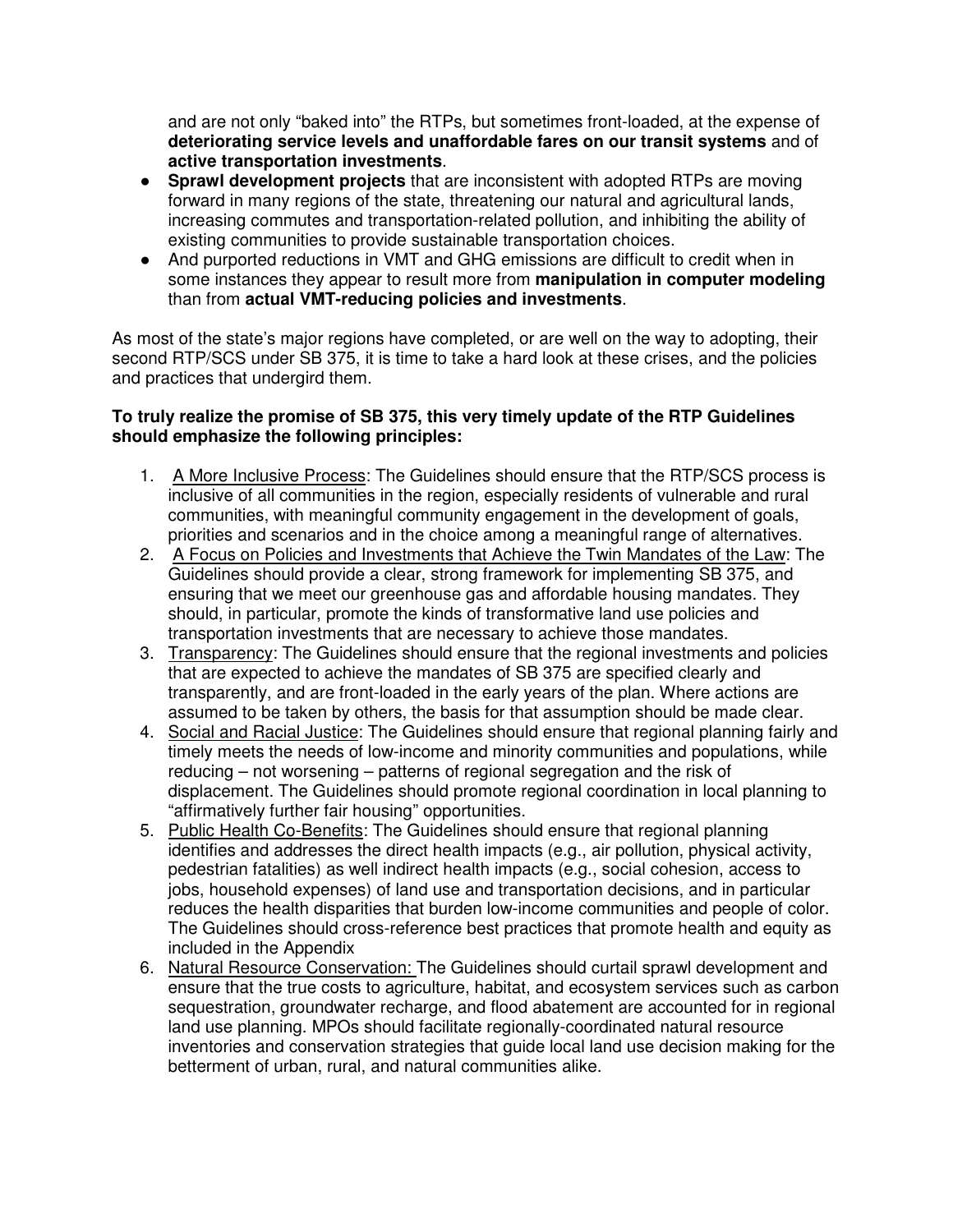- 7. Climate Change Adaptation: The Guidelines should consider future climate impacts (i.e. sea level rise, drought, increased flood and wildfire risk) when identifying priority development and conservation areas and in prioritizing infrastructure investments.
- 8. Holding Local Planning Accountable to Regional Goals: The Guidelines should ensure consistency by holding local government and transportation agencies – including CMAs and sales tax authorities – accountable for the impact of their planning and funding decisions on GHG-reduction and housing production goals, as well as on sprawl, regional segregation and unequal access to opportunity. Regional plans should not incorporate – much less reward – local decisions that are inconsistent with regional goals. Conversely, regional agencies should incentivize local transportation and landuse planning and projects that promote regional goals. State funding should also better align with and support local projects that meet SB 375 goals.
- 9. Transparency and Accountability in Modeling: Modeling is an exercise in probabilities based on assumptions, and the Guidelines should ensure that both the assumptions and the margin of error are specified transparently. Modeled outcomes on paper should not be accepted as a substitute for investments and policies that are well-tailored to actually achieve SB 375's mandates to reduce GHGs, house the population at all income levels, and achieve social equity. And projected GHG-reduction and housing production during the 4-year life of the RTP/SCS should be specified. Furthermore, modeling projections should incorporate state-of-the-science techniques to include induced travel from sprawl development enabled by highway expansion.
- 10. Faithful Implementation: The Guidelines should hold regional agencies accountable for implementing the actions in the RTP/SCS, and reporting on the success or shortcomings of those implementation actions annually.

Bill Sadler, California Senior Policy Manager Safe Routes to School National Partnership

Richard A. Marcantonio, Managing Attorney Public Advocates Inc.

Matt Vander Sluis, Program Director Greenbelt Alliance

Rev. Earl W. Koteen, Member, Coordinating Committee Sunflower Alliance

Katelyn Roedner Sutter, Environmental Justice Program Manager Catholic Charities of the Diocese of Stockton

Adam Livingston, Director of Planning and Policy Sequoia Riverlands Trust

Jeffrey P. Levin, Policy Director East Bay Housing Organizations

Linda Rudolph, MD, MPH, Director, Center for Climate Change and Health Public Health Institute

Jeanie Ward-Waller, Policy Director California Bicycle Coalition